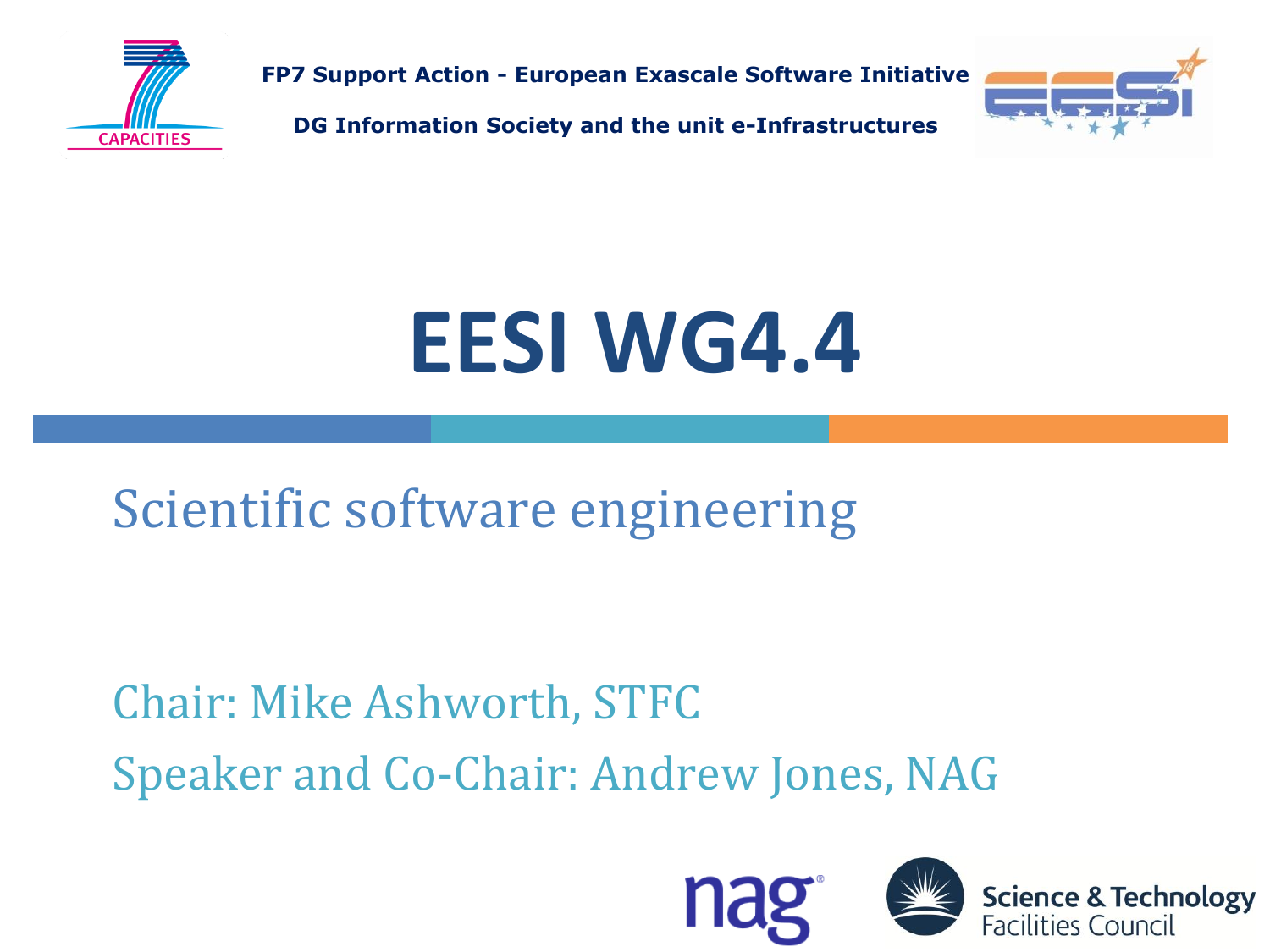## List of experts



| <b>Name</b>                        | <b>Organisation</b>             | <b>Country</b>                                               |
|------------------------------------|---------------------------------|--------------------------------------------------------------|
| <b>Mike Ashworth (Chair)</b>       | <b>STFC</b>                     | <b>UK</b>                                                    |
| <b>Andrew Jones (Co-Chair)</b>     | <b>NAG</b>                      | <b>UK</b>                                                    |
| <b>Sebastian von Alfthan</b>       | <b>CSC</b>                      | F <sub>1</sub>                                               |
| <b>John Biddiscombe</b>            | <b>CSCS</b>                     | <b>CH</b>                                                    |
| <b>Ian Bush</b>                    | <b>NAG</b>                      | <b>UK</b>                                                    |
| <b>Iris Christadler</b>            | <b>LRZ</b>                      | <b>DE</b>                                                    |
| <b>David Emerson</b>               | <b>STFC</b>                     | <b>UK</b>                                                    |
| <b>Rupert Ford</b>                 | <b>University of Manchester</b> | <b>UK</b>                                                    |
| <b>Yvan Fournier</b>               | <b>EDF</b>                      | <b>FR</b>                                                    |
| <b>Chris Greenough</b>             | <b>STFC</b>                     | <b>UK</b>                                                    |
| <b>Joachim Hein</b>                | <b>Lund University</b>          | <b>SE</b>                                                    |
| <b>Mohammad Jowker</b>             | <b>BSC</b>                      | <b>ES</b>                                                    |
| <b>Peter Michielse</b>             | <b>NWO</b>                      | <b>NL</b>                                                    |
| <b>Stephen Pickles</b>             | <b>STFC</b>                     | <b>UK</b>                                                    |
| <b>Stephane Ploix</b>              | <b>EDF</b>                      | <b>FR</b>                                                    |
| <b>Felix Schuermann</b>            | <b>EPFL</b>                     | <b>CH</b>                                                    |
| <b>Ash Vadgama</b>                 | <b>AWE</b>                      | <b>UK</b>                                                    |
| SP Meeting, 5-7 Oct. 2011, Cologne | $\overline{2}$                  | <b>Science &amp; Technology</b><br><b>Facilities Council</b> |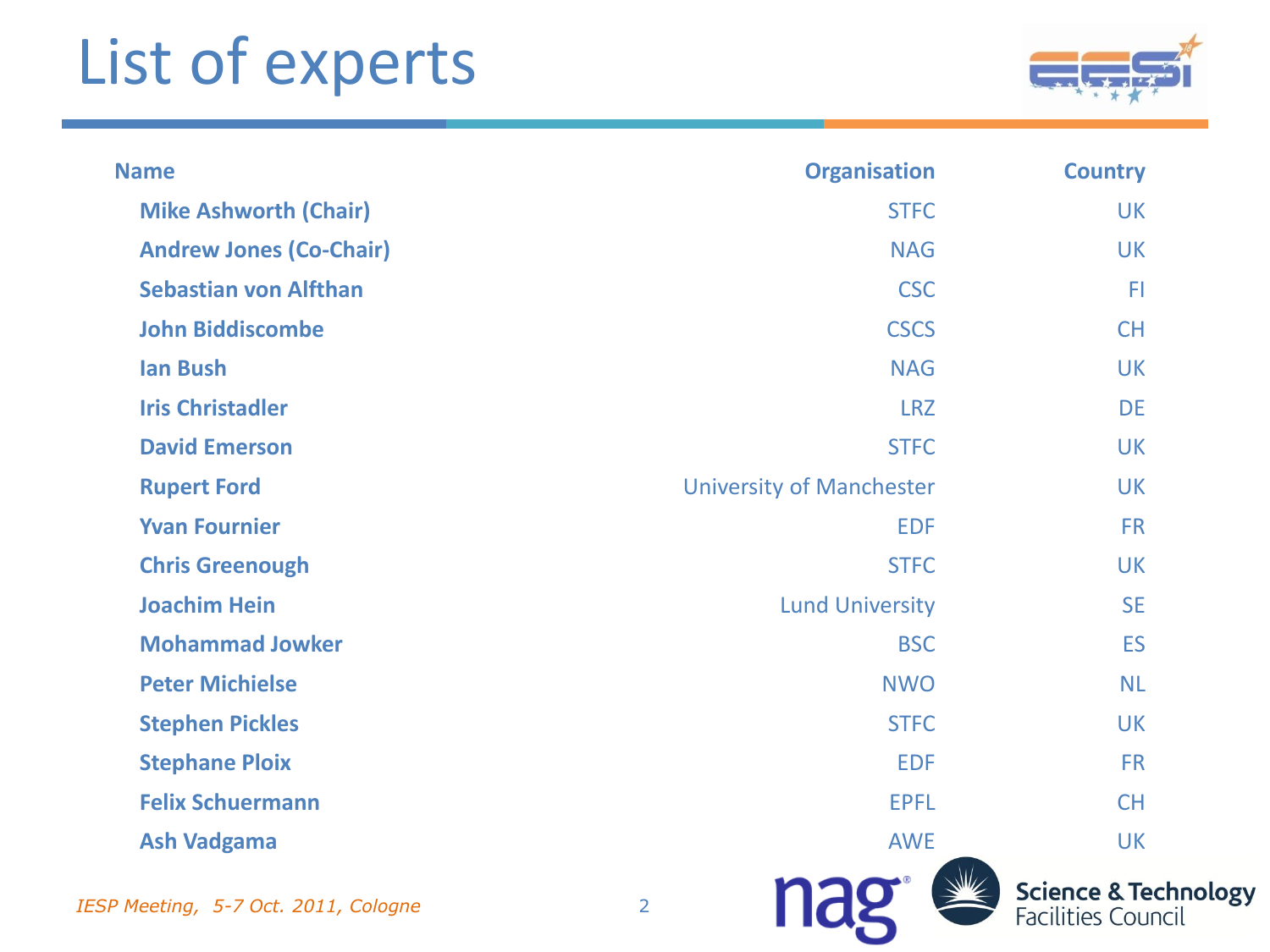#### Typical HPC hardware and software universe



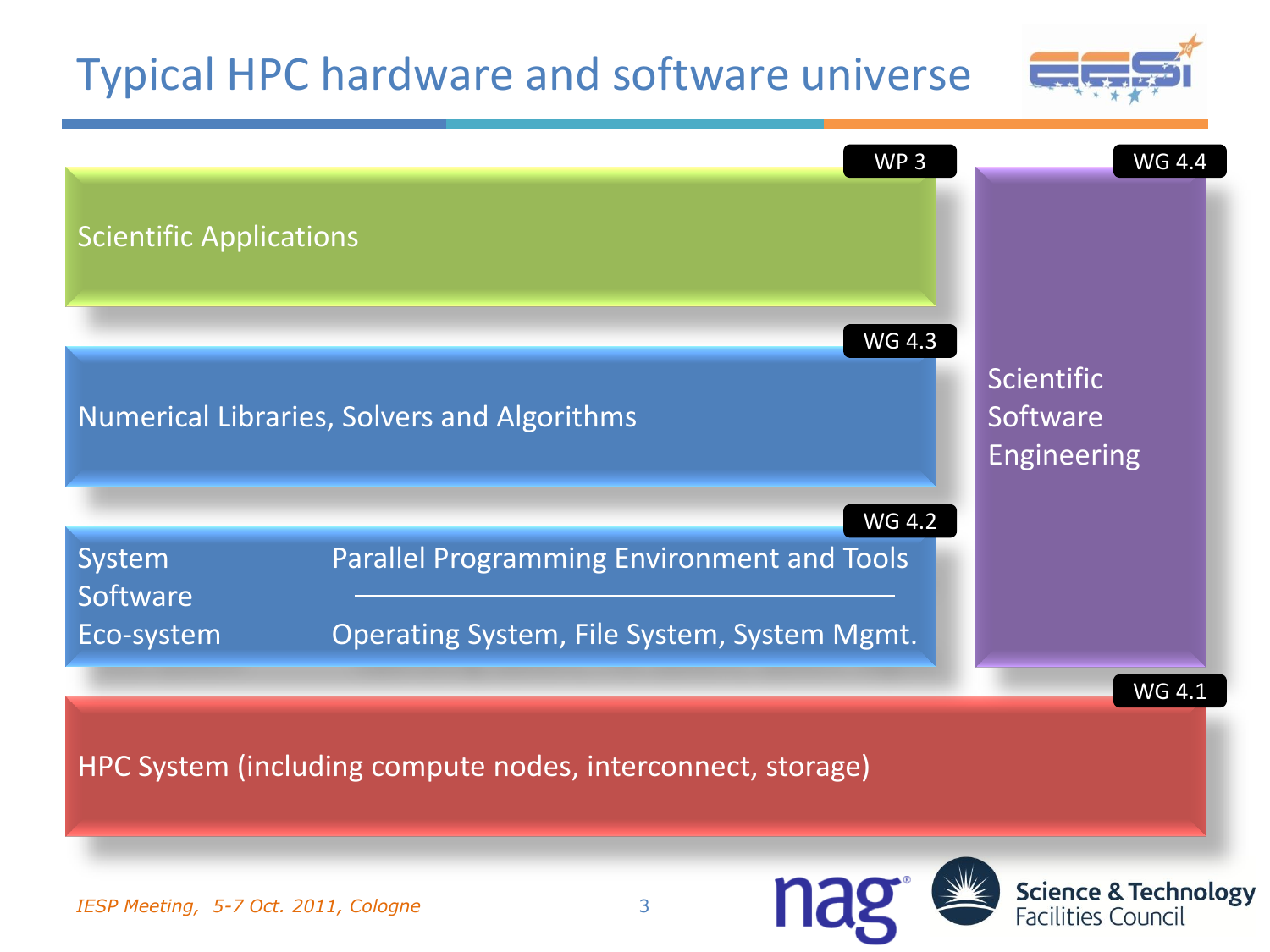

- Identify the application development roadmap to achieve the Grand Challenges built on the emerging software, hardware and library infrastructure
	- Coordinate closely with WGs 3.1-3.4 which define the Grand **Challenges**
	- Coordinate closely with WGs 4.1-4.3 which set out the hardware, software, library and algorithm roadmaps
- What is needed is to bring together the scientific and implementation aspects in reliable and sustainable codes

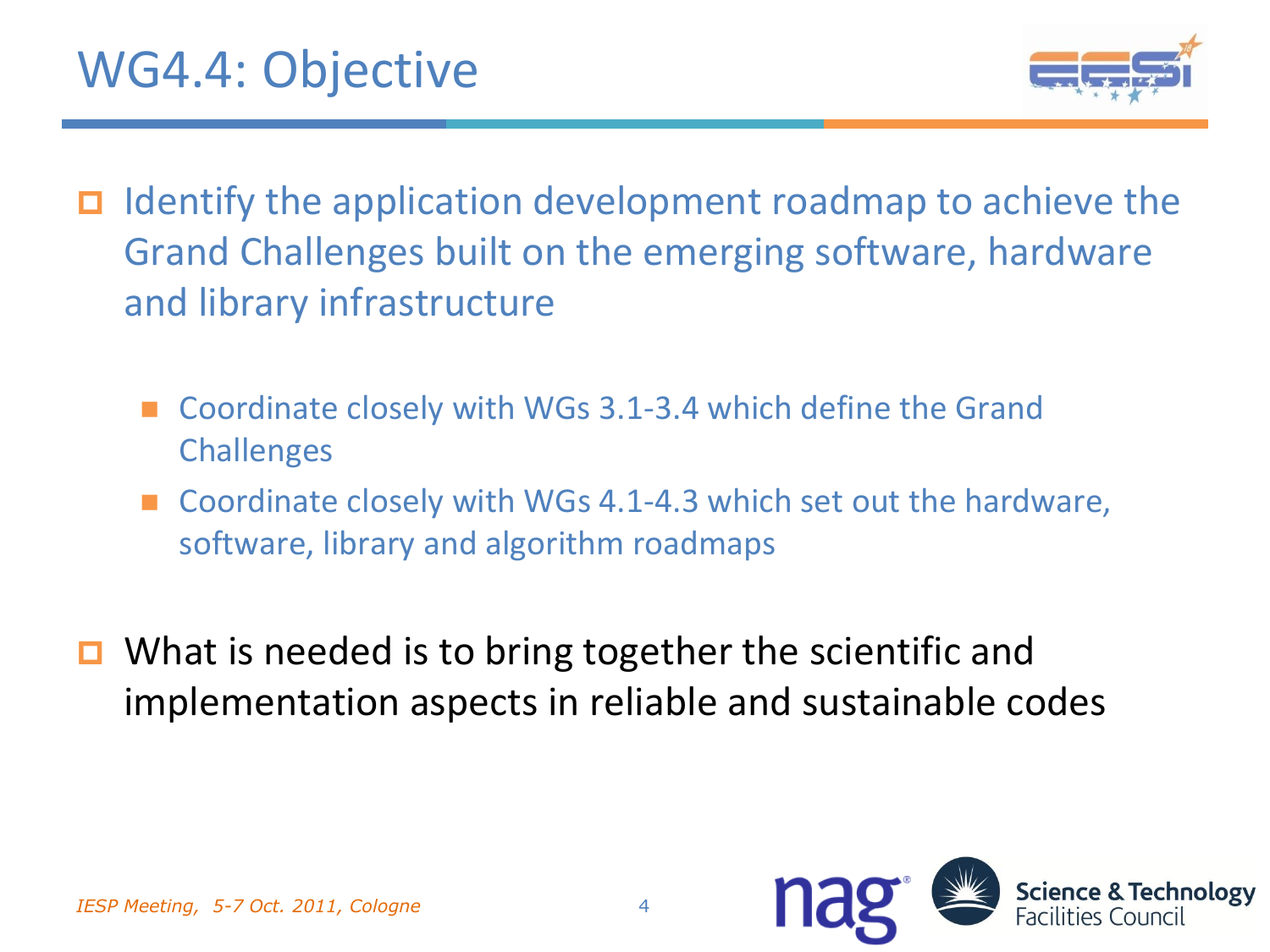#### WG4.4: Specific challenges



|  | End-to-end<br>simulation         | • Discretisation (affects scalability<br>and load balancing)<br>· Data management<br>• Visualization                          |
|--|----------------------------------|-------------------------------------------------------------------------------------------------------------------------------|
|  | Complexity of<br>software        | • Multi-physics, multi-scale<br>• Multiple components<br>• Frameworks and workflows<br>• Multi-disciplinary teams             |
|  | <b>Complexity of</b><br>hardware | • Billion-way parallelism<br>· Heterogeneous processors<br>• Complex multi-level hierarchy<br>• Limited memory, bandwidth etc |
|  |                                  |                                                                                                                               |



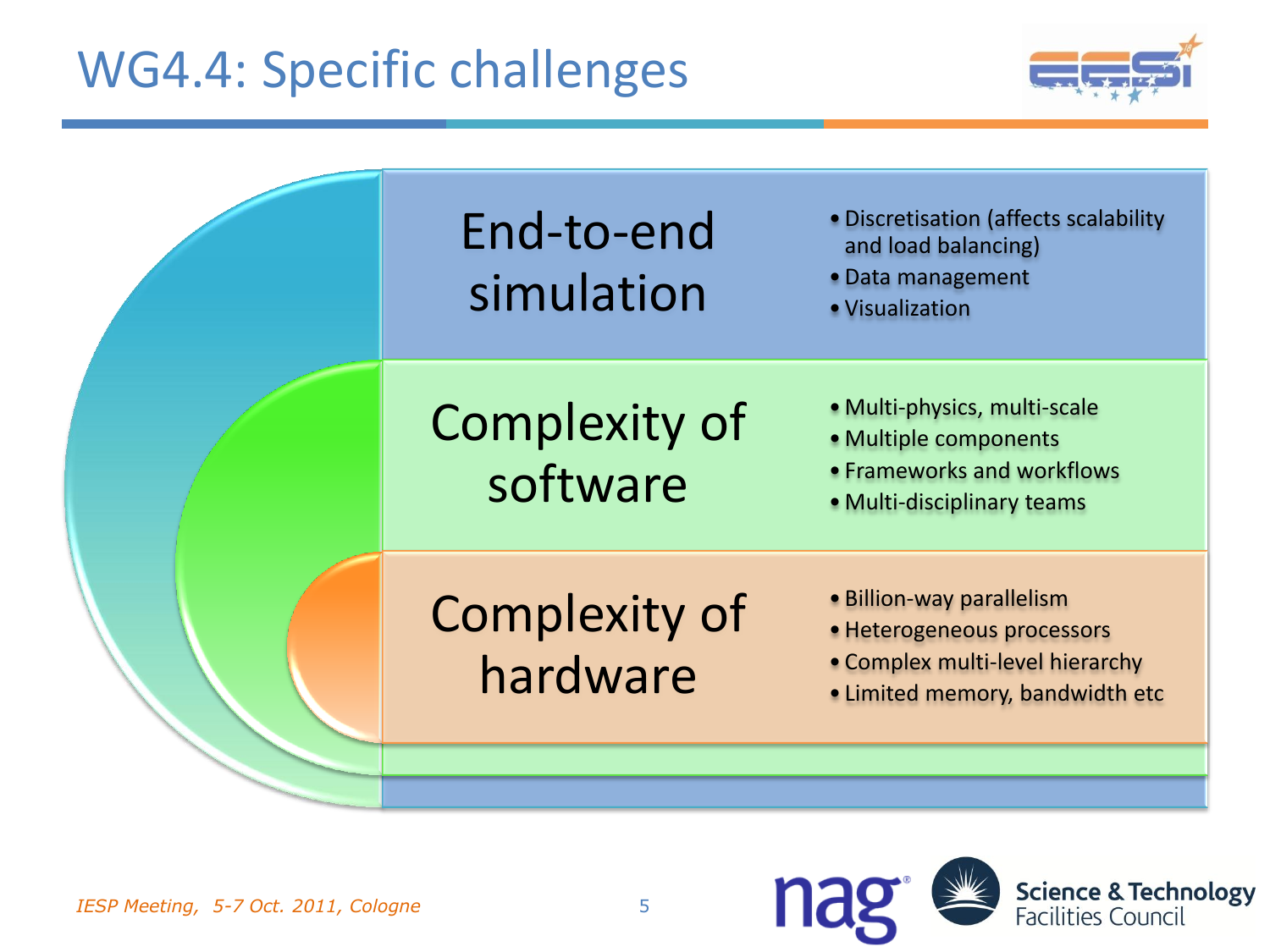

Application frameworks & workflows

- **End-to-end solutions; coupled models; etc.**
- Visualisation & data management
	- Data issues; in-situ visualisation; etc.
- □ Fault tolerant algorithms
	- Build on API from OS; interface with WG4.2
- **D** Application design
	- □ Build on prog lang & env; interface with WG4.2
- **□ Software engineering** 
	- □ Software quality; collaborative working

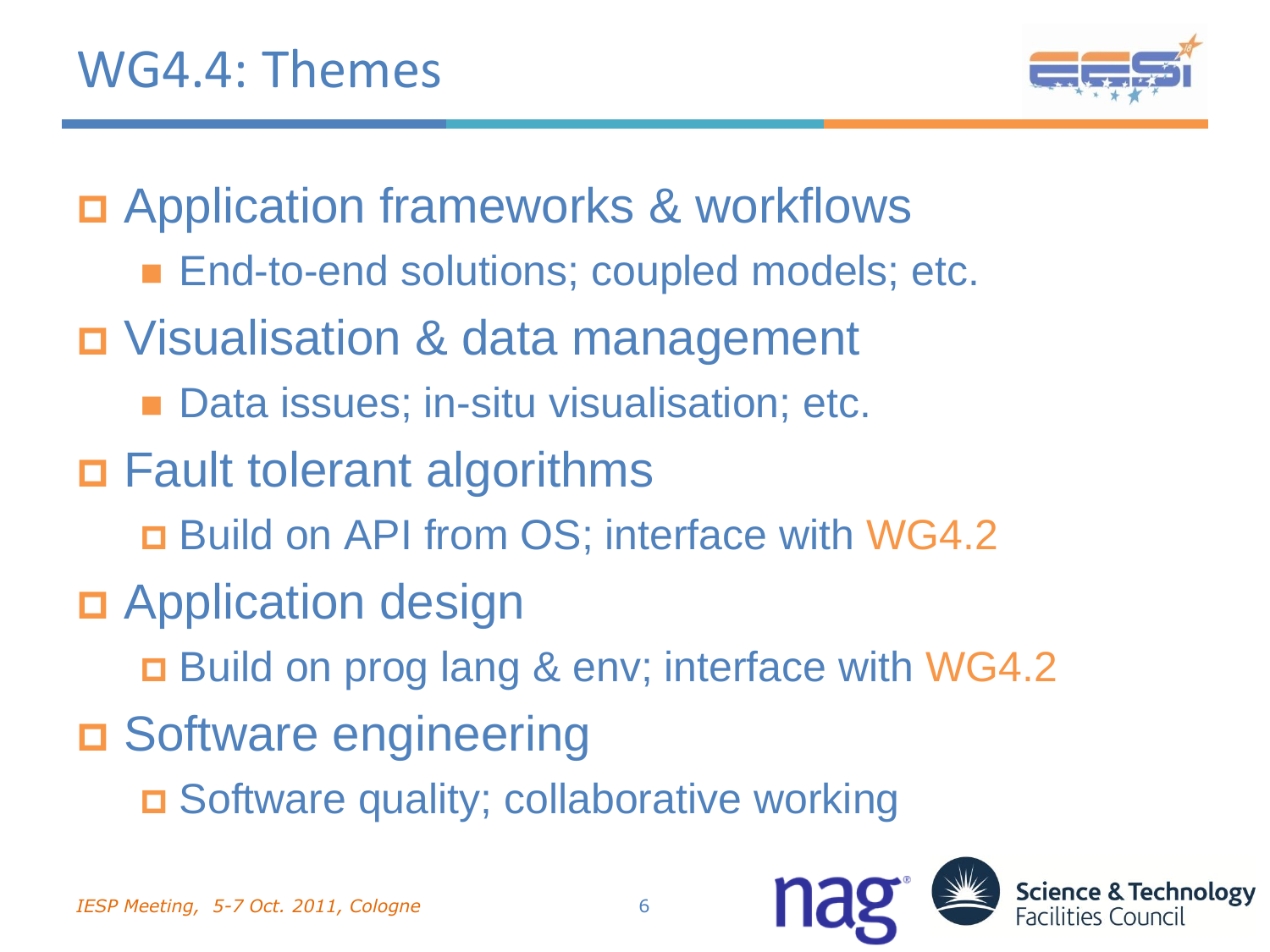

 11 priority research milestones in scientific software engineering

- Development of **Domain Specific Languages** (DSL) targeting specific application areas, e.g. climate, engineering, materials. High-level abstraction enables application development to be protected and insulated from architectural issues at the Exascale
- Development of **open standards in coupling software and data exchange,** with training/education
- **Example 1** Integration of **coupling and workflow technologies** with the development of efficient and generic coupling/workflow software for Exascale architectures

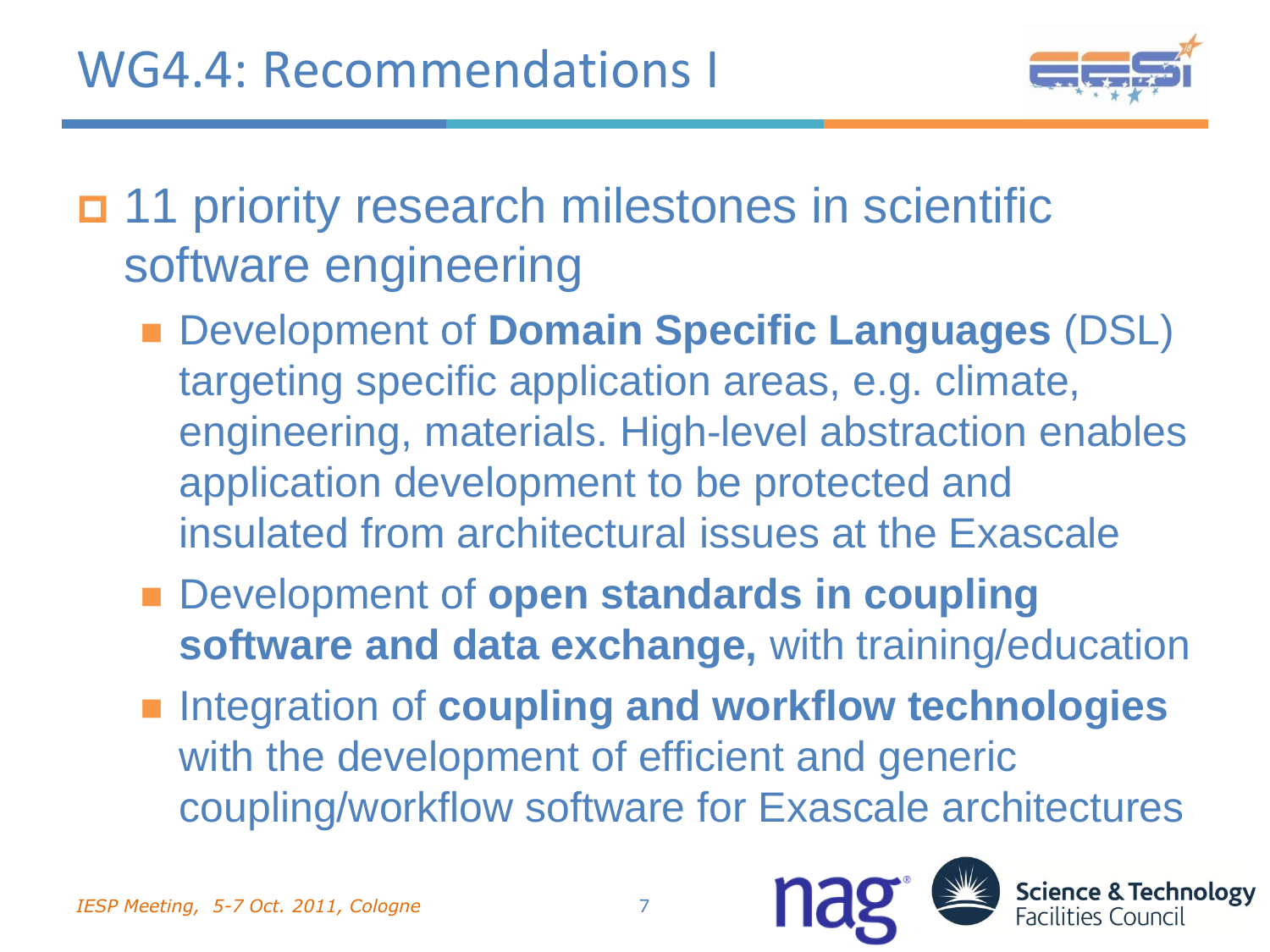

- Development of **advanced mesh generation, mesh partitioning and load balancing software** for billioncell meshes targeting industrial problems.
- Development of a flexible generic I/O layer that can be used by applications to interface with either the storage system or the data analysis system. This layer should then be extended with advanced data reduction techniques to carry out in-situ domainspecific data reduction and feature extraction.
- Development of **advanced computational steering technologies** and their widespread integration into applications in order to improve resources management and time-to-solution



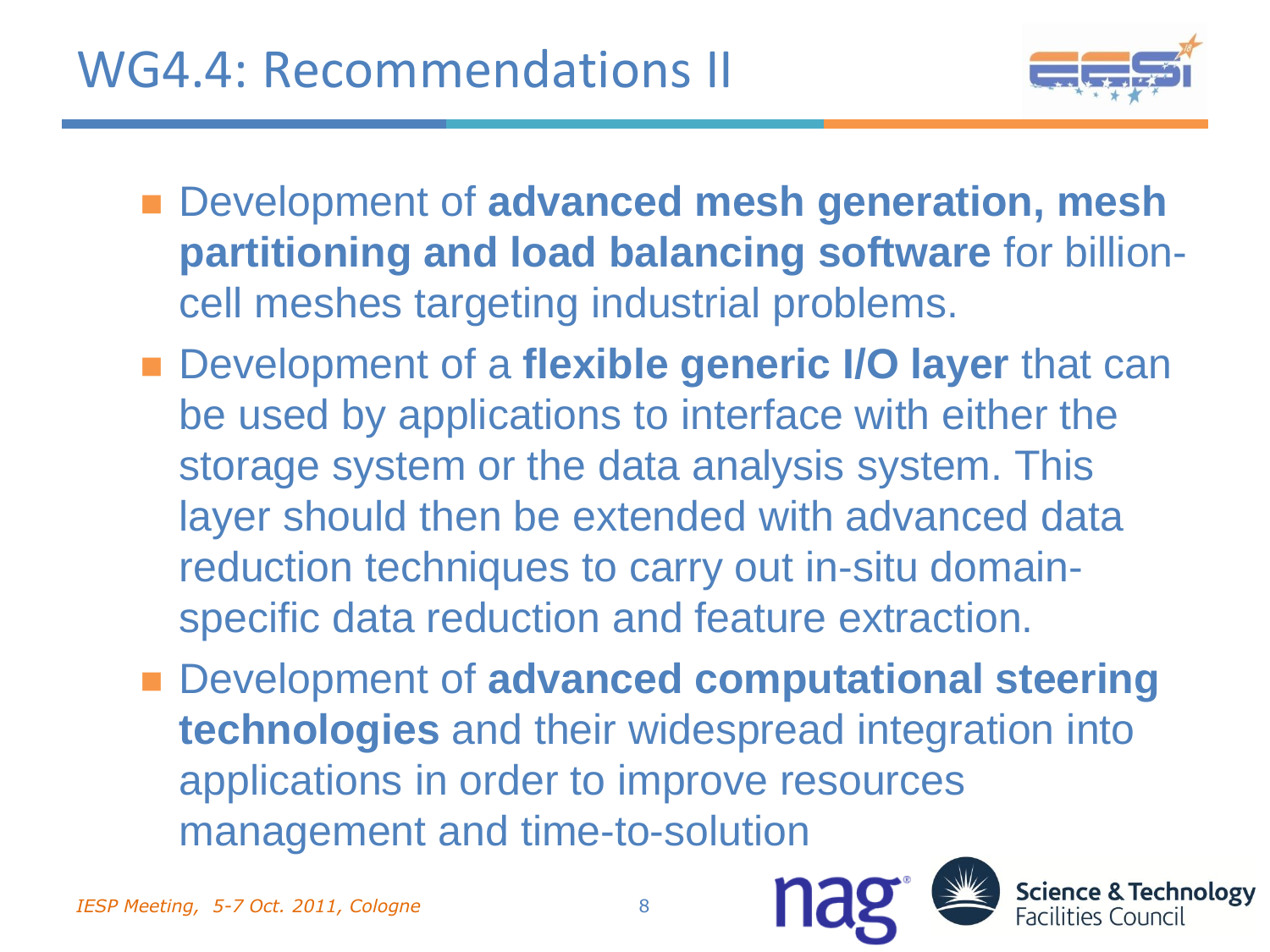

- **Local checkpoint/restart to fast memory** should be sufficient for some time on multi-Petascale systems; we need developments to bring this into common usage. Beyond that applications will need to become intrinsically fault tolerant.
- Development of a global open standard for an **API for error signalling and reporting** – Europe should take a lead in this e.g. through collaboration of application development groups with European vendor R&D Labs
- Development of **fault tolerant applications** across a range of key scientific areas, using MPI-3 initially, but adopting new APIs as they become available

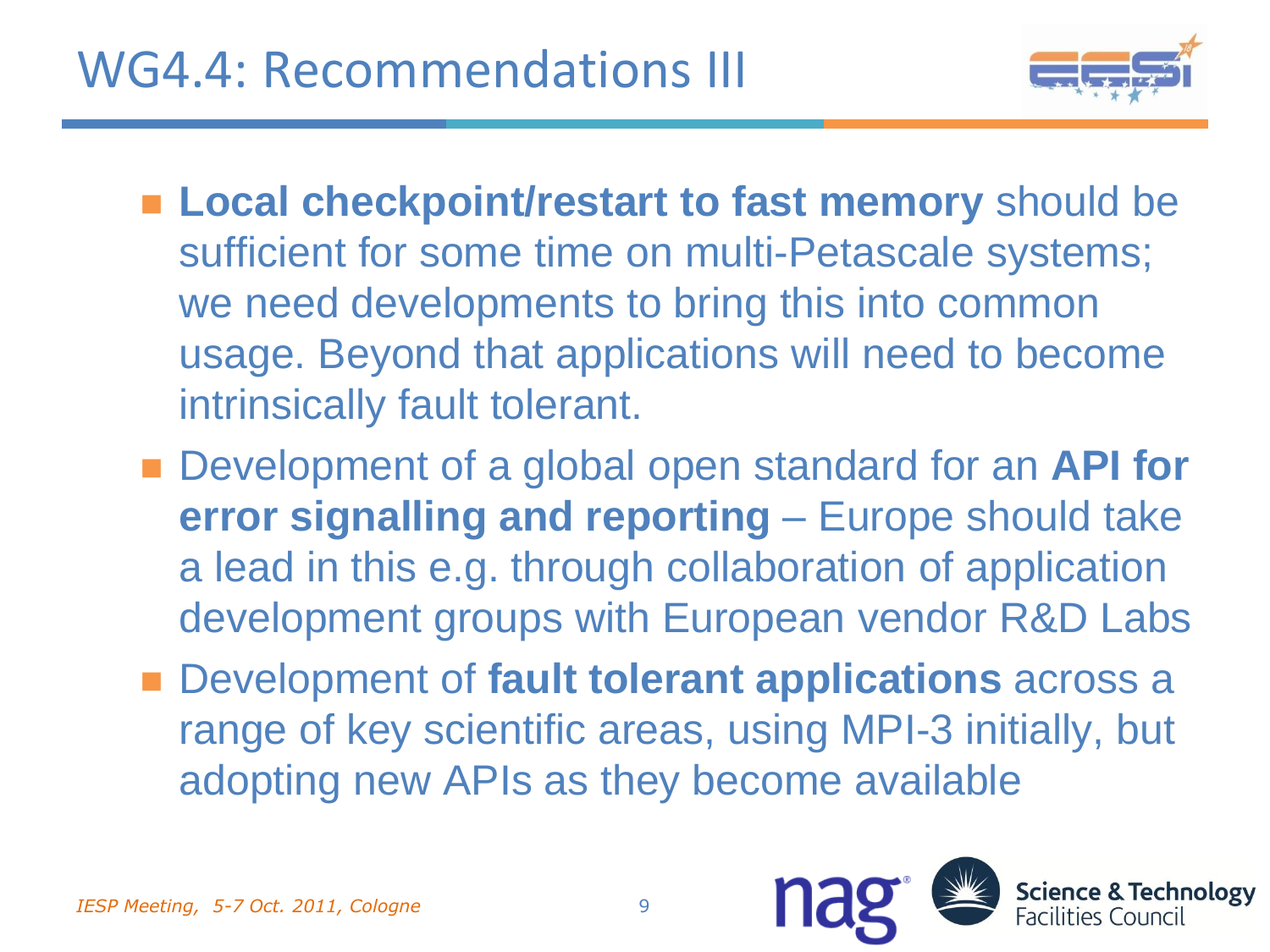

- Development of **Exascale applications**, new codes as well as evolution of existing codes, should be carried out by multi-disciplinary teams; collaborating in a process known in the USA as *co-design*. Europe needs to build the structures and encourage a culture for establishing cooperative working and critical masses of expertise in key domain sciences.
- Development of **Advanced Integrated Development Environments** for HPC systems at all Tiers, incorporating capabilities in editing, code-checking, compilation, debugging, performance analysis, testing, verification, documentation-generation and collaborative working.

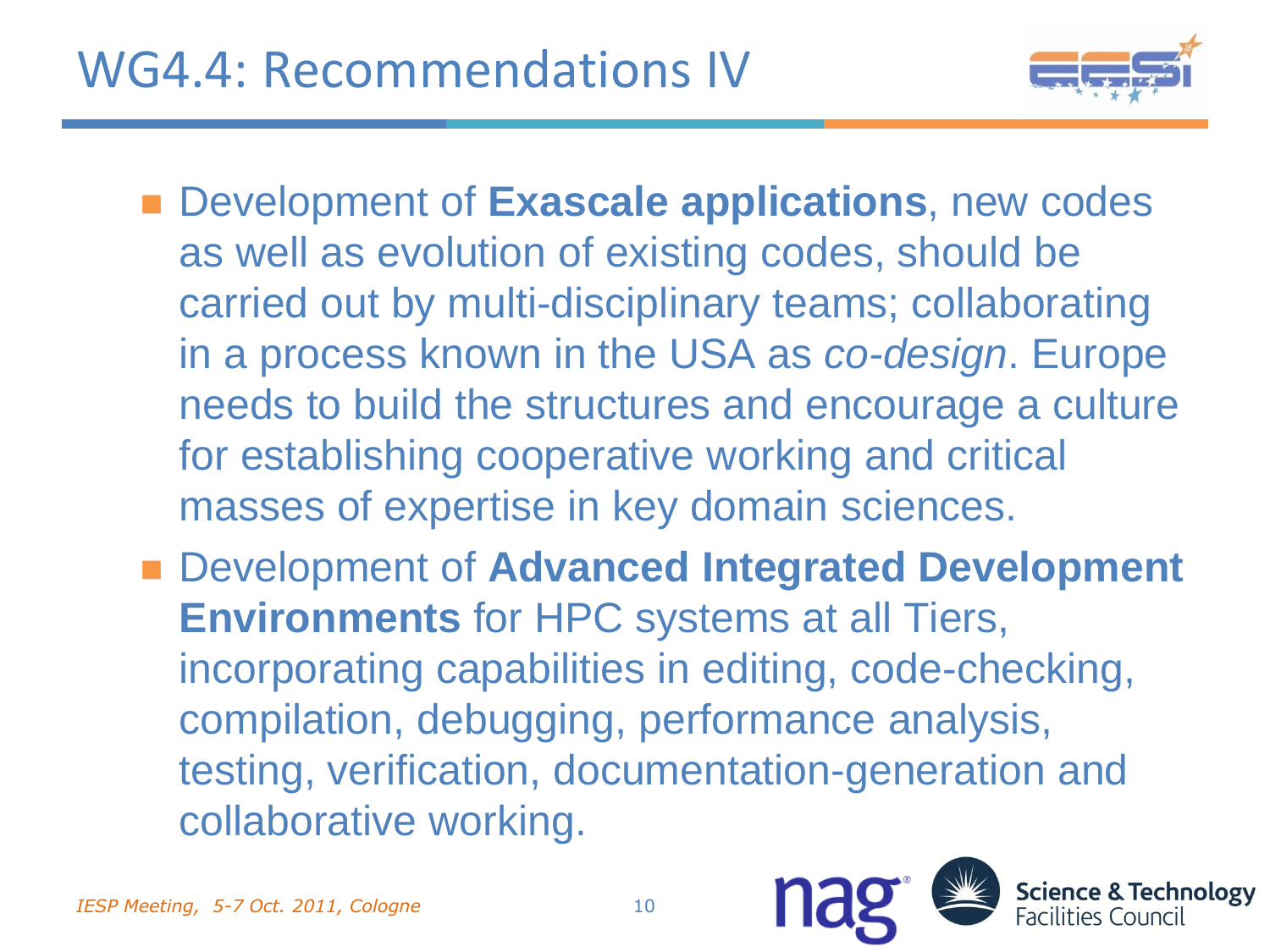

- Detailed costs have been estimated for each of the 11 recommended R&D activities
- Some, e.g. development of standards, should be complete by 2015 so that they can be exploited in Exascale application development
- $\Box$  Total from 2012-2020 is around €200M

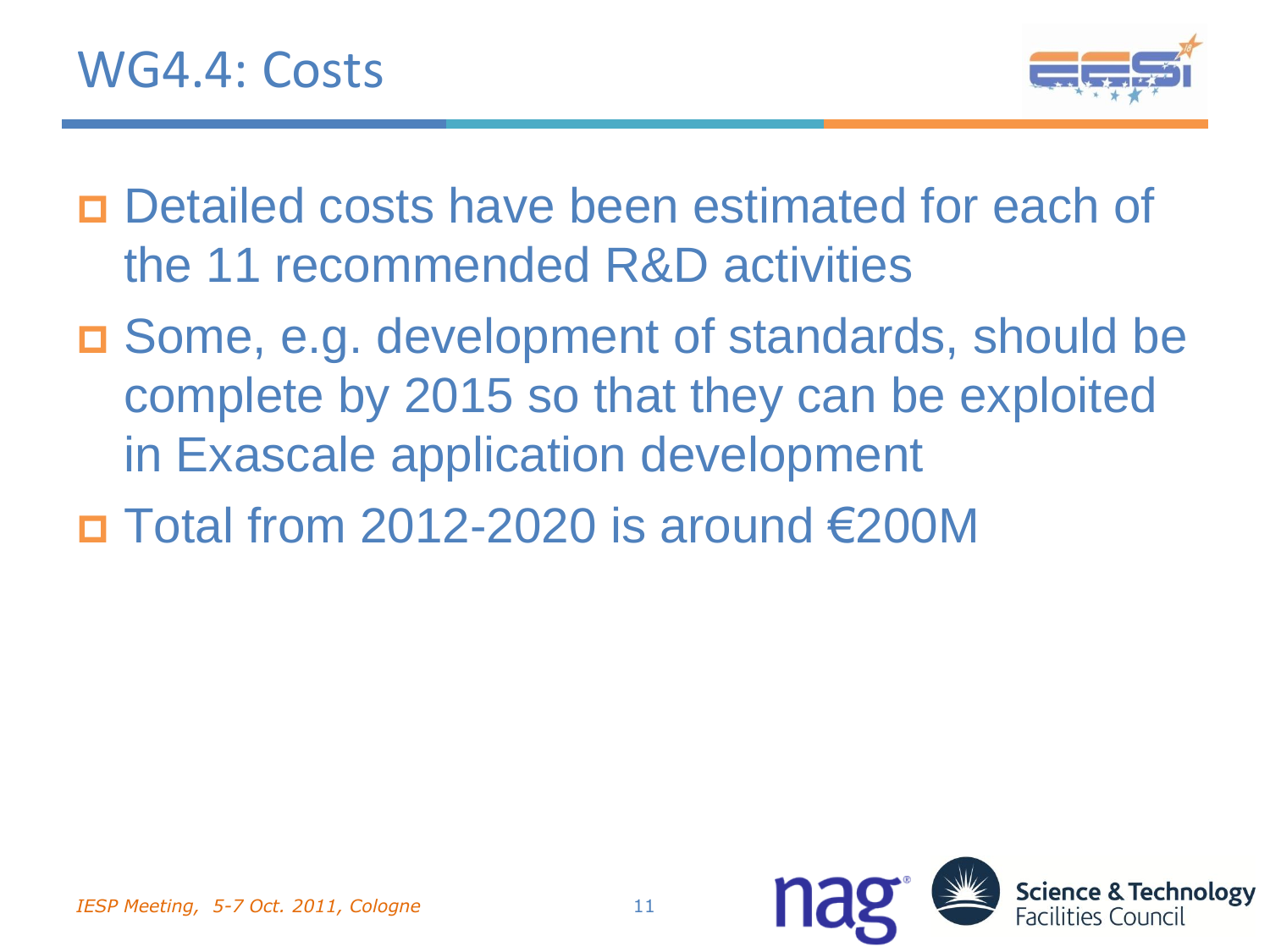

- □ Scientific Software Engineering is crucial for the efficient and effective exploitation of investments in HPC at all levels, especially Exascale, e.g.:
	- **Coupling:** single apps may not be able to exploit Exascale; we need coupled apps or ensembles
	- **Visualization and data management** are key for handling the data deluge from Exascale systems
	- **Fault tolerant applications:** without them simulations will waste time resulting in very poor effective cost
	- **Application design and software engineering**: complexity of apps and need for new apps makes these key issues through the software lifetime



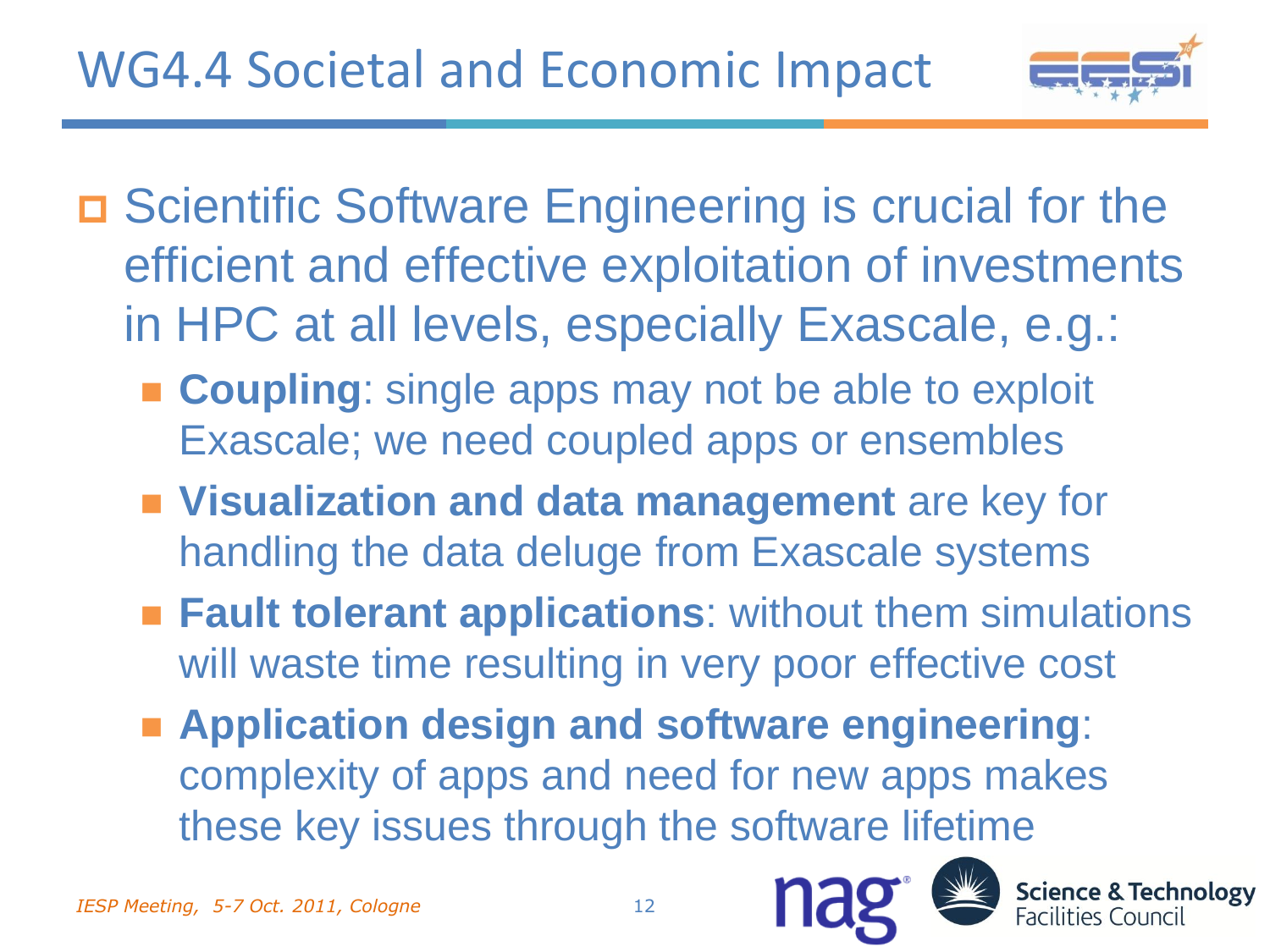- □ Europe has a strong track record of innovation and excellence in scientific software R&D
	- $\blacksquare$  **Open source software** will be an important factor in future competitiveness (requirement in EC calls)
	- Organisation in **multi-disciplinary teams**: strengths e.g. in PRACE, HP2C, Hartree, Jülich Sim Labs, Maison de la Simulation
	- **Industry commitment** patchy and limited to traditional sectors
	- **Limited prototype hardware access**; limited influence on design of next-generation hardware (participation in the co-design process)



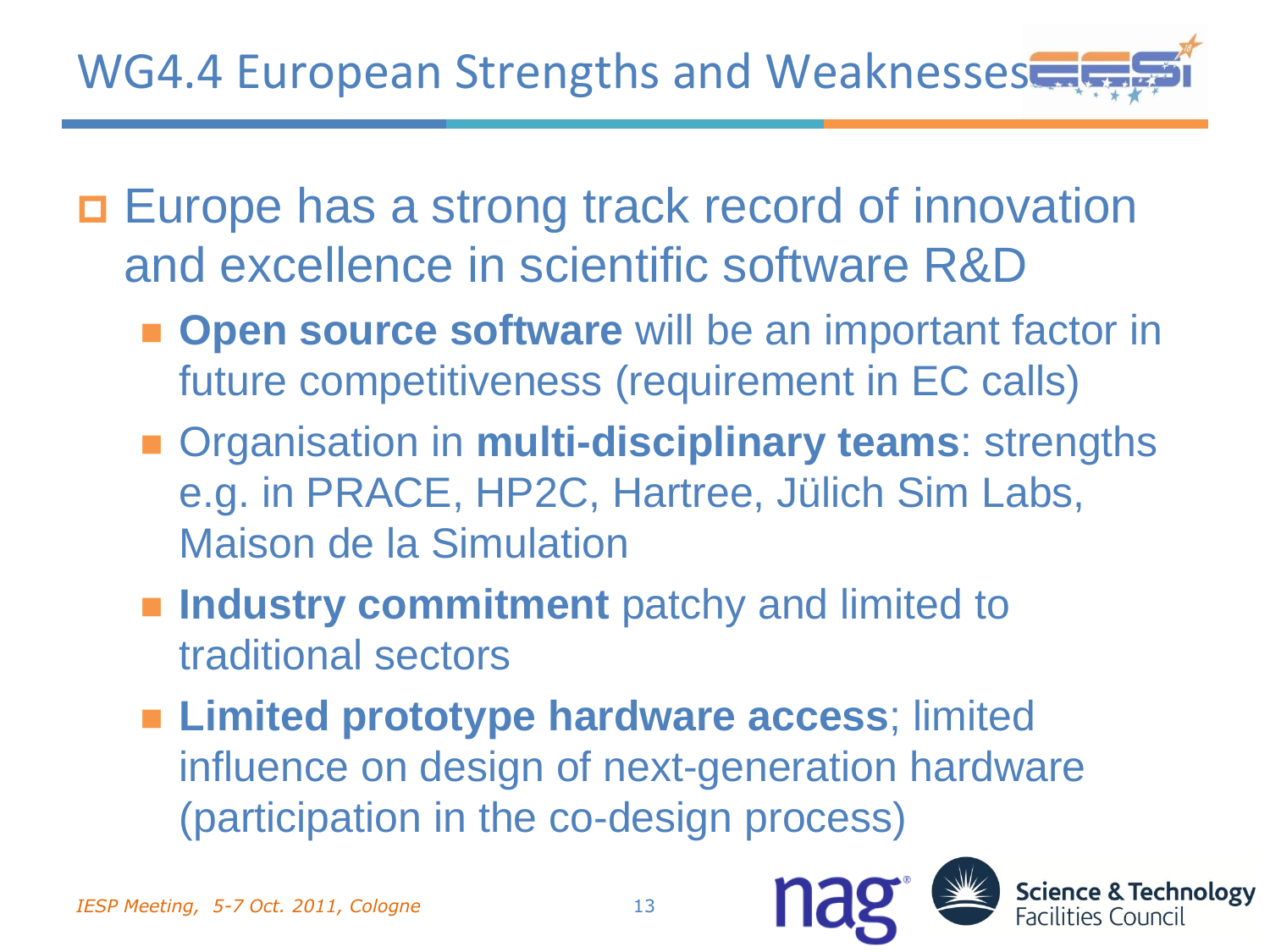

- **Multi-disciplinary teams** for new app R&D are crucially dependent on availability of the necessary skills and expertise in many areas
	- A **young, and growing, community of researchers** who are able to exploit current and future leadingedge computing to the fullest possible extent
	- **Training in use of current leading-edge computers;** and in writing **new codes for new architectures**
	- **A new generation of researchers:** to realise the potential of HPC in a research environment that is increasingly interdisciplinary and multi-scale

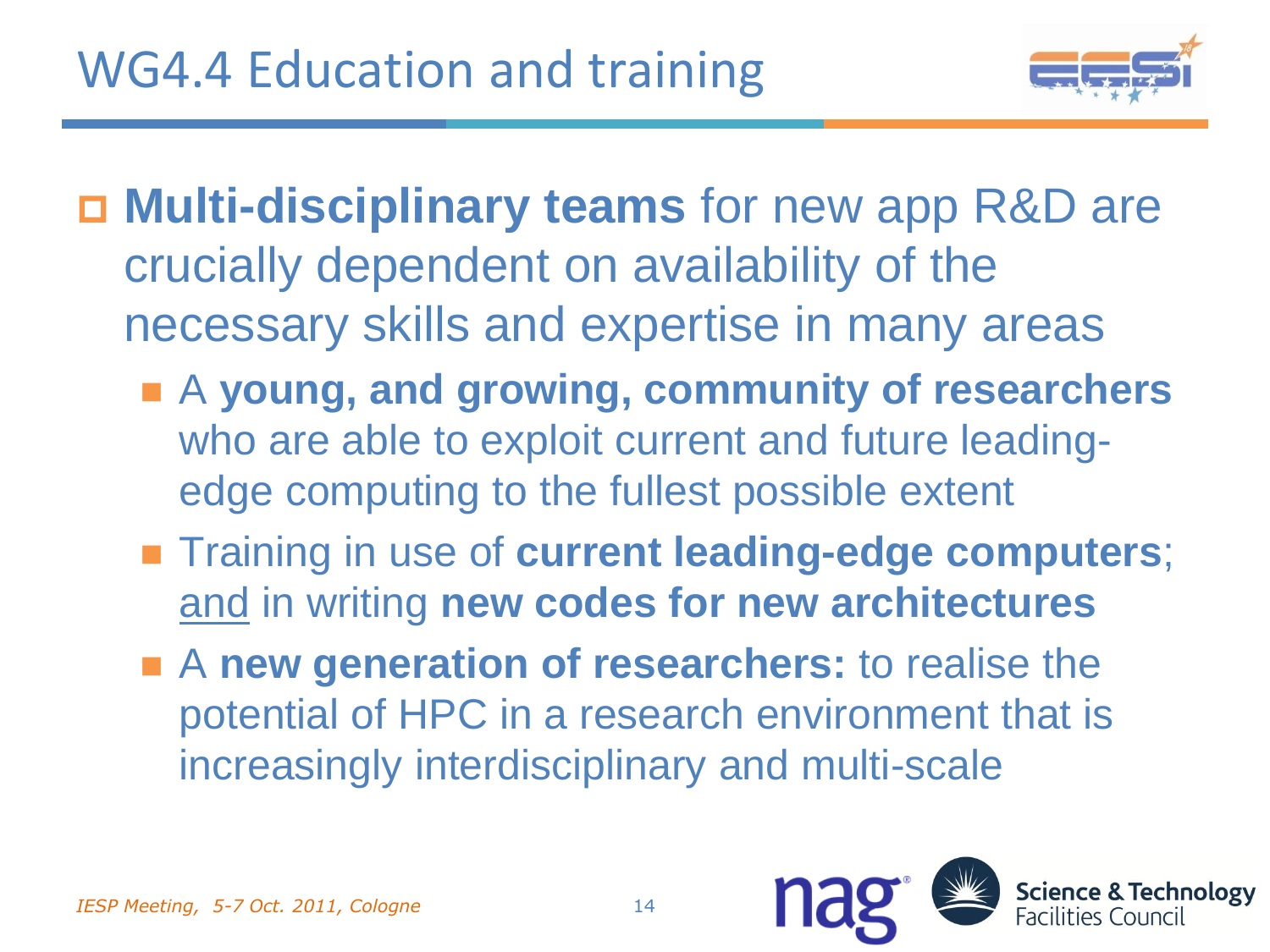

□ Much software R&D is already international

- **European-led codes are developed with contributions** from the US and elsewhere and vice versa
- **Globalisation** of software development: Europe should embrace and participate in, contributing from a position of strength
- **An increasingly international focus is particularly** relevant for global industries
- **Open standards:** standardisation must be an international process; Europe should have a strong voice (already seen in MPI and OpenMP)

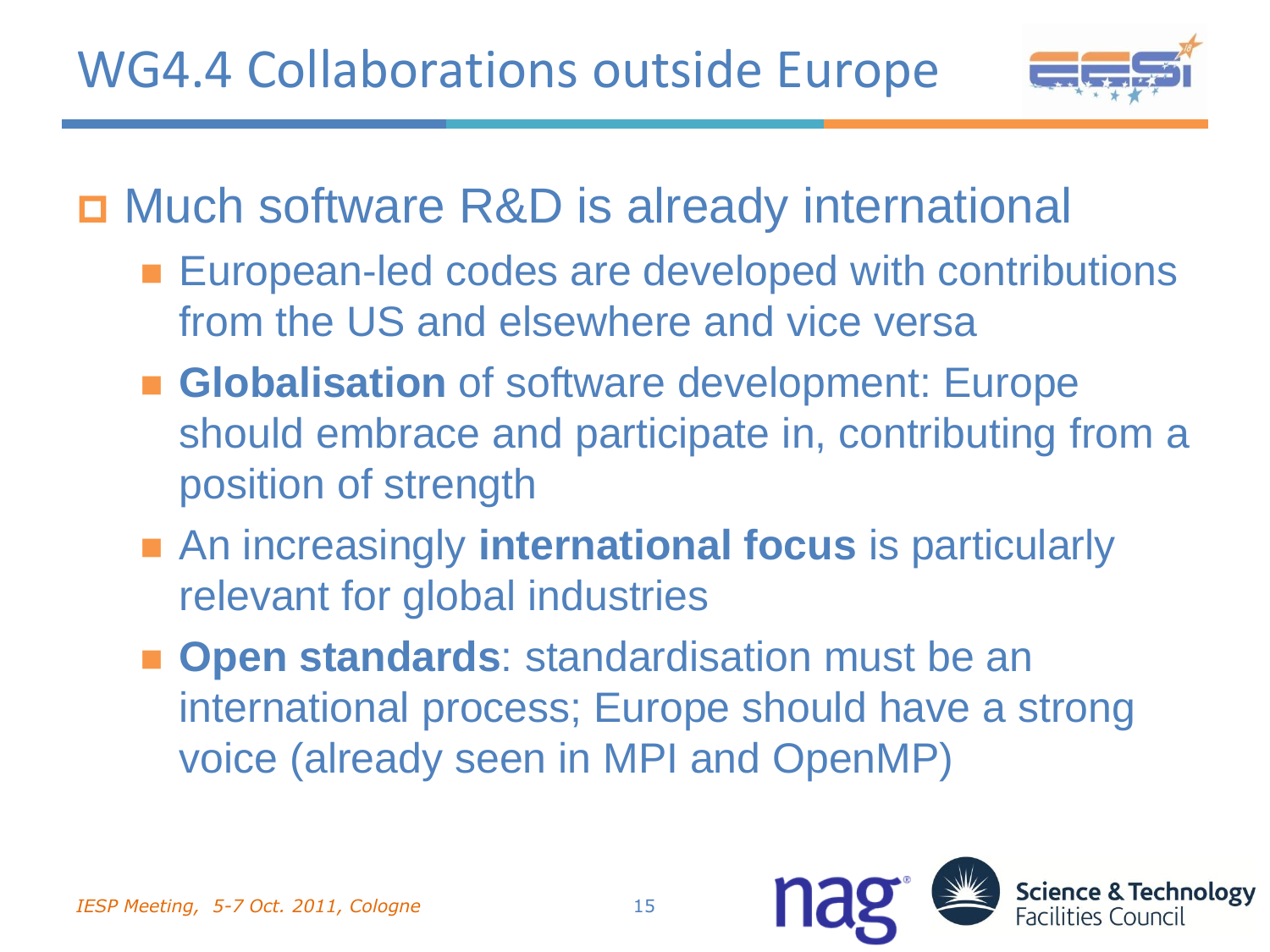

In addition to the 11 recommendations:

■ There are significant potential **societal and economic impacts** in the successful adoption and exploitation of High Performance Computing and Computational Science and Engineering

■ It cannot be over-emphasised that the expected **impact and the return from investment** in Exascale systems will not be realised without a corresponding and appropriate level of **investment in the enabling and supporting software technologies** described here and in the reports from Working Groups 4.2 and 4.3